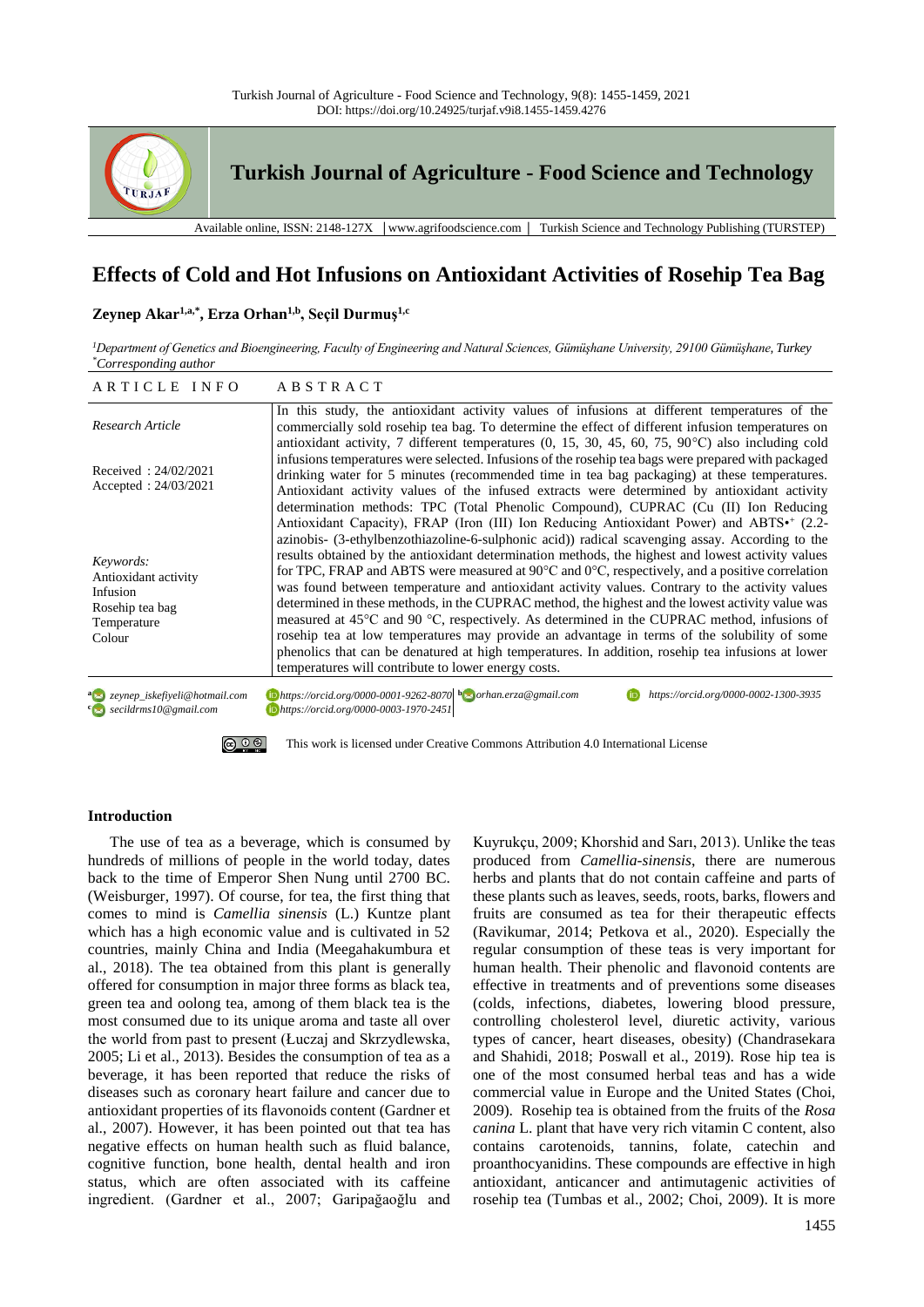advantageous to consume parts of some plants as hot liquid herbal infusions rather than consuming dried plant parts due to water-soluble phytochemicals such as phenols and flavonoids (Poswal, 2019). However, both the solubility and diffusion coefficient of the solute are in direct proportion to the temperature, but above a certain temperature the phenolic compounds denatured. Therefore, to determine the temperature at which phenolic compounds can dissolve without denaturing will contribute to both effective antioxidant activity and energy cost (Spigno et al., 2007). Therefore, the aim of this study is to determine the ideal infusion temperature of a commercially available rosehip tea bag. Although some studies have been conducted on determining the antioxidant activity of rosehip tea infusion, these studies focused only antioxidant activity of hot infusion rosehip tea; for example, at 60, 75, 90°C (Yıldırım et al., 2015), in 70, 80, 90°C (İlyasoğlu and Arpa, 2017) and boiling temperature of water (Petkova et al., 2020).

In the present study different from these studies, rosehip tea infusions were carried out at 7 different temperatures (0-15-30-45-60-75-90°C), including cold infusions temperature for equal times (recommended time in tea bag packaging) and simultaneously the antioxidant activity of each extract was determined using 4 different antioxidant activity determination methods. Determination of the antioxidant activity values of cold infusions of the bag will contribute to the reduction of energy costs for heating. In addition, the color values of the infused tea bags in flasks at different temperatures were determined by Image J program.

#### **Material and Methods**

#### *Preparation of Extracts*

Rosehip tea bags used in the study was one of the brands, which are sold commercially on the market in Turkey. In order to determine the change in antioxidant activity values depending on the change of infusion temperature, 7 different temperatures (0-15-30-45-60-75- 90°C) were selected. 200 mL (one water glass) packaged drinking water was poured into 7 different glass beakers. So as to reach different temperature values in infusion, for example, the water temperature was reduced to 15°C and 0°C by adding ice, while 30-45-60-75-90°C was reached with the heater. After the water was reached the desired temperatures, rosehip tea bag was put into the glass beakers, all samples were checked with a thermometer for 5 minutes (recommended time in tea bag packaging) for keeping them constant at the desired temperatures. The antioxidant activities of the extracts were determined simultaneously.

### *Determination of Antioxidant Activity*

#### *Total Phenolic Content (TPC)*

According to developed method by Slinkard and Singleton (1977), the total phenolic content of rosehip tea bag infusions was determined. First, 50 µL of sample solution was diluted with 2.5 mL of distilled water and 250 µl of 0.2 N Folin-Ciocalteu reagent was added. Then 750  $\mu$ L of Na<sub>2</sub>CO<sub>3</sub> (7.5%) was added to the mixture and vortexed. The mixtures were kept at room temperature for 2 hours. Finally, absorbance values at 765 nm were determined in the spectrophotometer device. A standard calibration graph of gallic acid (500-250-125-62.5-31.25  $\mu$ g / mL) prepared at five concentrations was drawn and the amounts of phenolic compounds in the samples were calculated in terms of gallic acid equivalent (GAE  $\mu$ g / mL) with using the function of the line obtained from this graph.

### *Determination of Iron (III) Reduction / Antioxidant Power (FRAP)*

In the FRAP method, the antioxidant standard Trolox was diluted in 6 different concentrations (1000-500-250- 125-62.5-31.25 μM). Firstly, 50 μL of samples and standard solutions were transferred in triplicate into tubes. In addition, the same amounts of reagent blank and sample blank were added to the tubes, and then 1.5 mL of FRAP solvent (purified water with 60% methanol) was added to blank tubes (Benzie and Strain 1996). Finally, 1.5 mL of freshly prepared FRAP reagent was added to the all tubes except for the sample blank and the tubes were vortexed and kept for 20 minutes. The results were calculated as μM TEAC by compare with the standard antioxidant substance Trolox.

#### *Copper (II) Reducing Antioxidant Activity (CUPRAC)*

In this method, Cu (II) chloride solution, 96% neocuproin solution, ammonium acetate buffer ( $pH = 7$ ) and analysis solutions were added to the reaction tubes, respectively. The final solution volume was completed to 4.1 mL. Tubes were kept at room temperature for 30 minutes. Finally, absorbance values were measured at 450 nm at the spectrophotometer device (Apak et al., 2004).

As in other tests, the antioxidant capacities of the samples based on Trolox equivalent were calculated as μM TEAC with using graph obtained from the 6 different concentrations of the Trolox antioxidant standard.

# *ABTS.+ Radical Scavenging Capacity*

In the method, firstly ABTS was dissolved in ethanol: water (5: 1) solvent mixture to prepare a 7 mM ABTS stock solution. The ABTS solution was then mixed with a 2.45 mM potassium persulfate solution in ethanol: water (1: 3). To prepare the ABTS radical cation  $(ABTS^+)$ , the mixture was left at room temperature for 18 hours in the dark and then diluted with approximately 1/40 of ethanol: water (3: 2), its absorbance at 734 nm was adjusted to 0.07 (Re et al., 1999).

The infusion extracts of rosehip tea in different concentrations and the antioxidant standard Trolox solution used in comparison were pipetted in triplicate, as well as for reagent and sample blanks. It was left room temperature for 20 min. At the end of the time, the absorbance values of each were measured at 734 nm. Finally, the amount of the sample in half reducing the ABTS<sup>++</sup> concentration was calculated as mg / mL and the results were expressed as  $SC_{50}$ .

#### *Color Change of Infusion Temperatures*

Images of the infusion extracts in glass beaker were transferred to computer for color analysis with Image J program (Akar and Burnaz, 2019) Determined color values were corelated with infusion temperatures.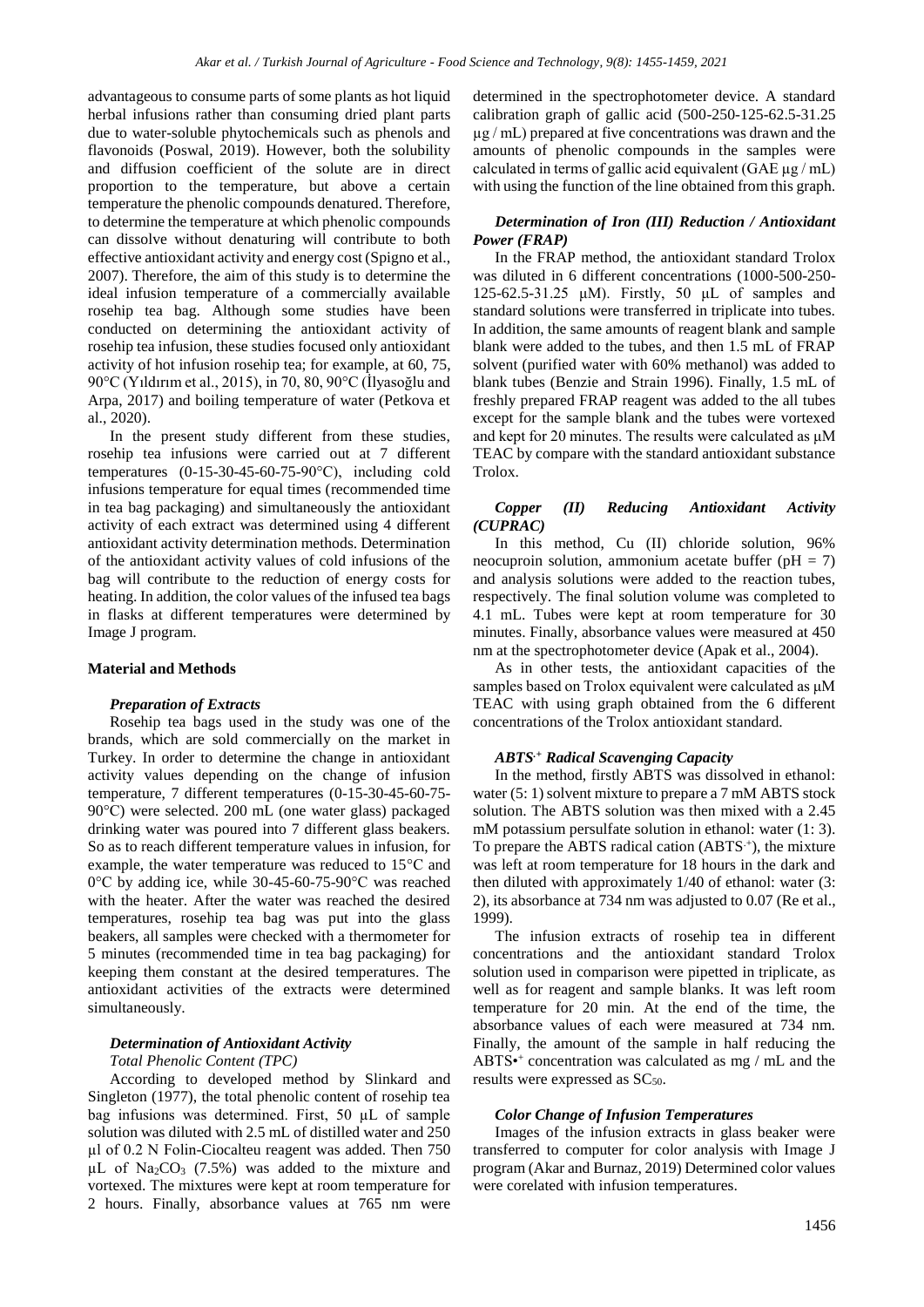

Figure 1. Calibration curve of the gallic acid standard studied at different concentrations (a), values (GAE  $\mu$ g/mL) of total phenolic content of rose hip tea bag extracts (b).



Figure 2. Calibration curve of the Trolox standard studied at different concentrations (a), values (as µM TEAC) of FRAP of rosehip tea bag extracts (b).



Figure 3. Calibration curve of the Trolox standard studied at different concentrations (a), values (as µM TEAC) of CUPRAC of rosehip tea bag extracts (b).

#### *Statistical Analysis*

Pearson correlation analyses of the parameters and the graphs were performed using Microsoft Excel version 2019.

### **Results**

### *Antioxidant Activity Tests*

# *Total Phenolic Content*

The total phenolic content of rosehip tea bags infusion at different temperatures calculated as GAE ( $\mu$ g / mL) based on gallic acid antioxidant standard at different concentrations (Figure 1).

As it is seen in the Figure 1 the total phenolic content of the infusions increased together rising temperature, except measured values at 30°C, 45°C. The difference between the total phenolic contents of both temperatures is negligible. While the highest total phenolic content was measured at 90°C with 615 GAE µg / mL, the lowest value was determined at  $0^{\circ}$ C as 215 GAE µg / mL. There is a positive correlation between infusion temperature and TPC values ( $r = 0.95$ ; P<0.01).

## *Determination of Iron (III) Reduction / Antioxidant Power (FRAP)*

As in the total phenolic content, the highest and lowest of antioxidant activity values in FRAP was determined at 90 $\degree$ C (580  $\mu$ M TEAC) and  $0\degree$ C (15  $\mu$ M TEAC) respectively and (Figure 2). In addition, the values measured in the FRAP method increased with the increasing temperature (Figure 2). There is a positive correlation between both parameters  $(r = 0.96; P<0.01)$ .

#### *Copper (II) Reducing Antioxidant Activity (CUPRAC)*

In the CUPRAC test, the calibration graph of the Trolox standard, which was studied at 6 different concentrations, was drawn (Figure 3). Unlike other antioxidant activity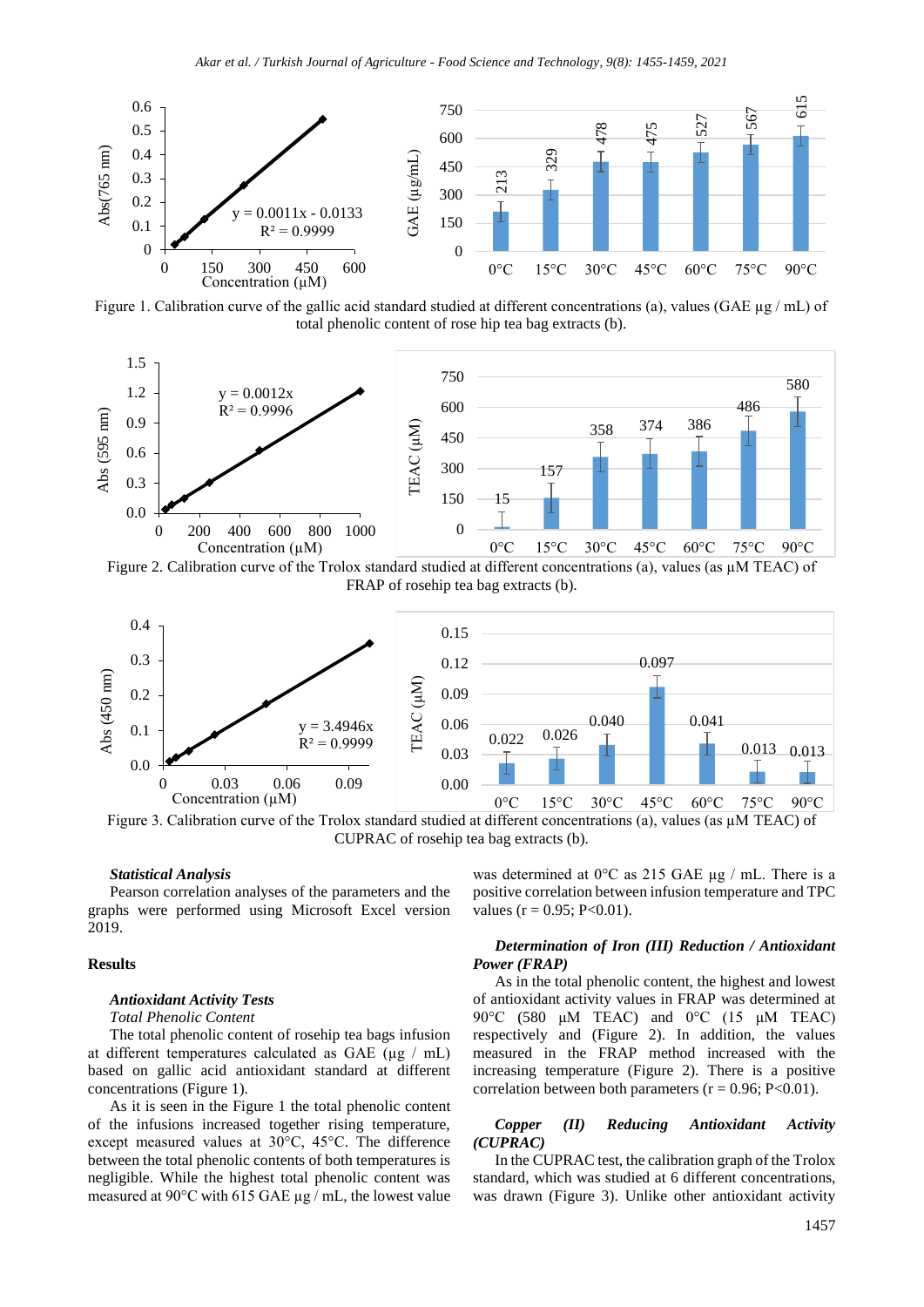tests, the highest activity value in the CUPRAC test was measured at 45°C as 0.097 µM TEAC (Figure 3). However, the lowest activity values were measured at high temperatures (75°C, 90°C) as 0.013 µM TEAC in contrast to other tests. There is no correlation between infusion temperature and CUPRAC values  $(r = -0.14)$ .

#### *ABTS.+ Radical Scavenging Capacity*

 $SC<sub>50</sub>$  values for ABTS antioxidant analysis of extracts of rosehip tea bag infusions at 7 different temperatures were measured (Figure 4). The highest activity value was determined at 90°C for the with 1.677. As in all the others activity determination methods in the study, the lowest activity value was determined at 0°C as 7.931 (Figure 4). There is a negative correlation between infusion temperature and  $SC_{50}$  values (r = -0.91; P<0.01).

### *Color Changes of Infusion Temperatures*

The images of rosehip tea bags infusions at the different temperatures were processed by image j program for color analysis (Akar and Burnaz, 2019). As the infusion temperature increased, the color values increased with the transition of more active ingredients (Figure 5).



Figure 4.  $SC_{50}$  values of rosehip tea bag extracts (SC50 value of standard Trolox 0.224).



Figure 5. Color changes of rosehip tea bag extracts infusions at different temperatures with Image J program.

#### **Discussion**

Phenolic compounds found in plants show high antioxidant activity. Many studies have been conducted to determine the antioxidant activity efficiency of phenolic compound composition in plants (Dai and Mumper, 2010). Among these studies, there are investigations that determine the phenolic contents and antioxidant activities of different teas having therapeutic effects at different infusions temperatures (Yıldırım et al., 2015; Saklar et al., 2015; Hajiaghaalipour et al., 2016; Sotiropoulou et al., 2020). Although there is a study to determine the antioxidant properties of cold (28°C) and hot (100°C) infusions of white, black and green tea (*Camellia sinensis*) (Hajiaghaalipour et al., 2016), no study has been conducted to determine cold infusions of rosehip tea. The antioxidant activities of rosehip tea infusions at 7 different temperatures (0-15-30-45-60-75-90°C) were determined using 4 different activity methods. The highest antioxidant activity values were measured at 90°C (the highest temperature) for all the activity methods (TPC, FRAP and ABTS) except the CUPRAC test. At the same time, the lowest values in all the activity methods were determined at the 0°C.

Temperature is one of the factors that increase the solubility of phenolic compounds. (Spigno et al., 2007; Luthria, 2008; Elboughdiri, 2018). It has been reported in many studies that there is a positive correlation between temperature and antioxidant activity of infusions of both rosehip tea and other teas at different temperature (Yıldırım, 2016; İlyasoğlu and Arpa, 2017; Chang et al., 2020). In these studies, different antioxidant activity determination methods were used; TPC, Total Flavonoid Content and DPPH (Yıldırım et al., 2016), TPC and DPPH methods (Chang et al., 2020), TPC and FRAP (Ilyasoğlu and Arpa, 2017). In our study, TPC and FRAP methods were used in common with the other studies. In addition to these methods, CUPRAC and ABTS methods were used for determination antioxidant activity of the rosehip tea. In the CUPRAC method, the highest activity value was determined as 45°C, and strikingly, even the activity value at 0°C was found to be higher than 90°C, where the highest activity value was determined for other methods. Although there is a positive correlation between increasing temperature and solubility of phenolics, some phenolics denatured at high temperatures (Spigno et al., 2007; Luthria, 2008; Lou et al., 2004). Each of the antioxidant activity tests has different mechanisms and therefore they are sensitive to different phenolic substances (Karadag et al., 2009). The highest activity value at relatively lower temperatures in the CUPRAC test may be an indication that phenolics denatured at high temperatures.

Obtaining the highest activity value at relatively lower temperatures in the CUPRAC test may indicate that infusion of rosehip tea at lower temperatures will provide an advantage in obtaining denatured phenolics at high temperatures.

#### **Conclusion**

The antioxidant activity values of rosehip tea bag infusions at 7 different temperatures (0-15-30-45-60-75- 90°C) were determined with antioxidant activity